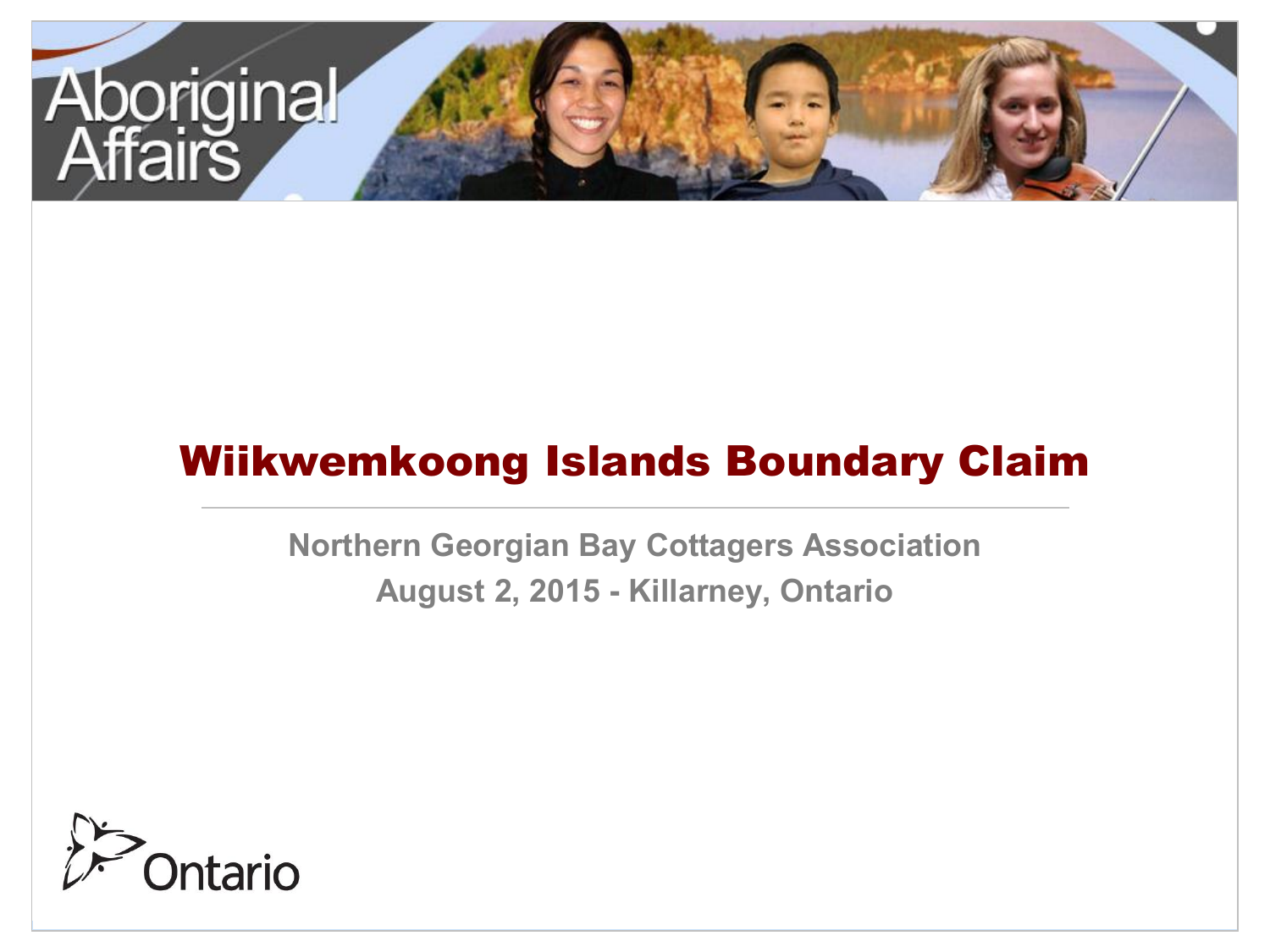

### What is the Wiikwemkoong Islands Boundary Claim?

- Wiikwemkoong Unceded Territory (Wiikwemkoong) asserts that its rights to islands under the Treaty of 1836 were not relinquished under the Treaty of 1862.
- Ontario agreed to negotiate the claim based on a legal review of Wiikwemkoong's 1997 & 1998 court actions.
- Ontario & Wiikwemkoong agree the best way to resolve the claim is to work together to find common solutions.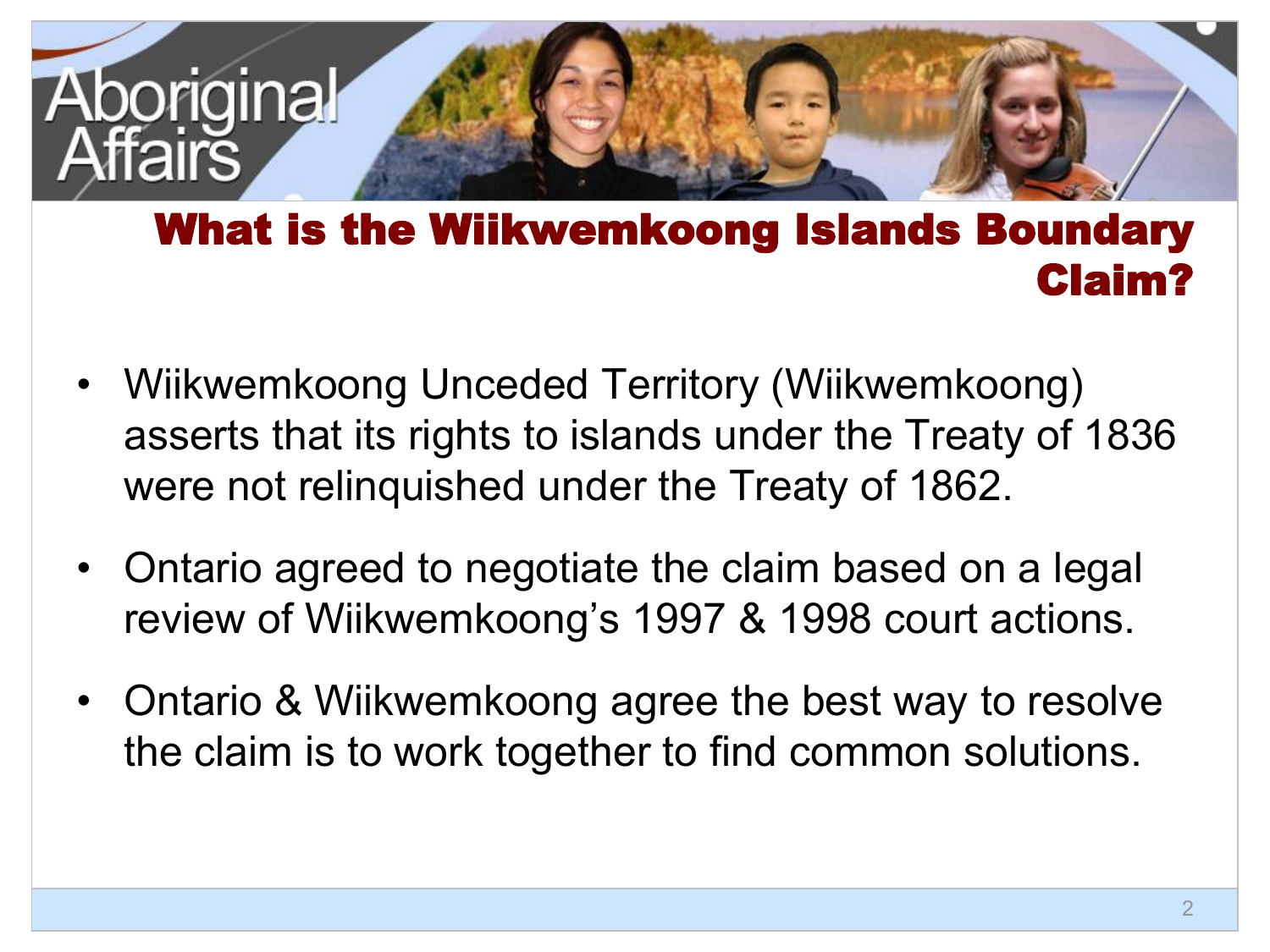

# The Negotiation

- Negotiation is proceeding well, but much work remains before a settlement can be concluded. This includes:
	- Ongoing consultation with other First Nations and aboriginal communities that may be impacted by these negotiations.
	- Ongoing consultation with individuals, groups and members of the public whose interests may be affected by the settlement.
	- Negotiation of outstanding elements & agreement drafting.
	- Obtaining final authorities to settle.
- Third party & public feedback is essential.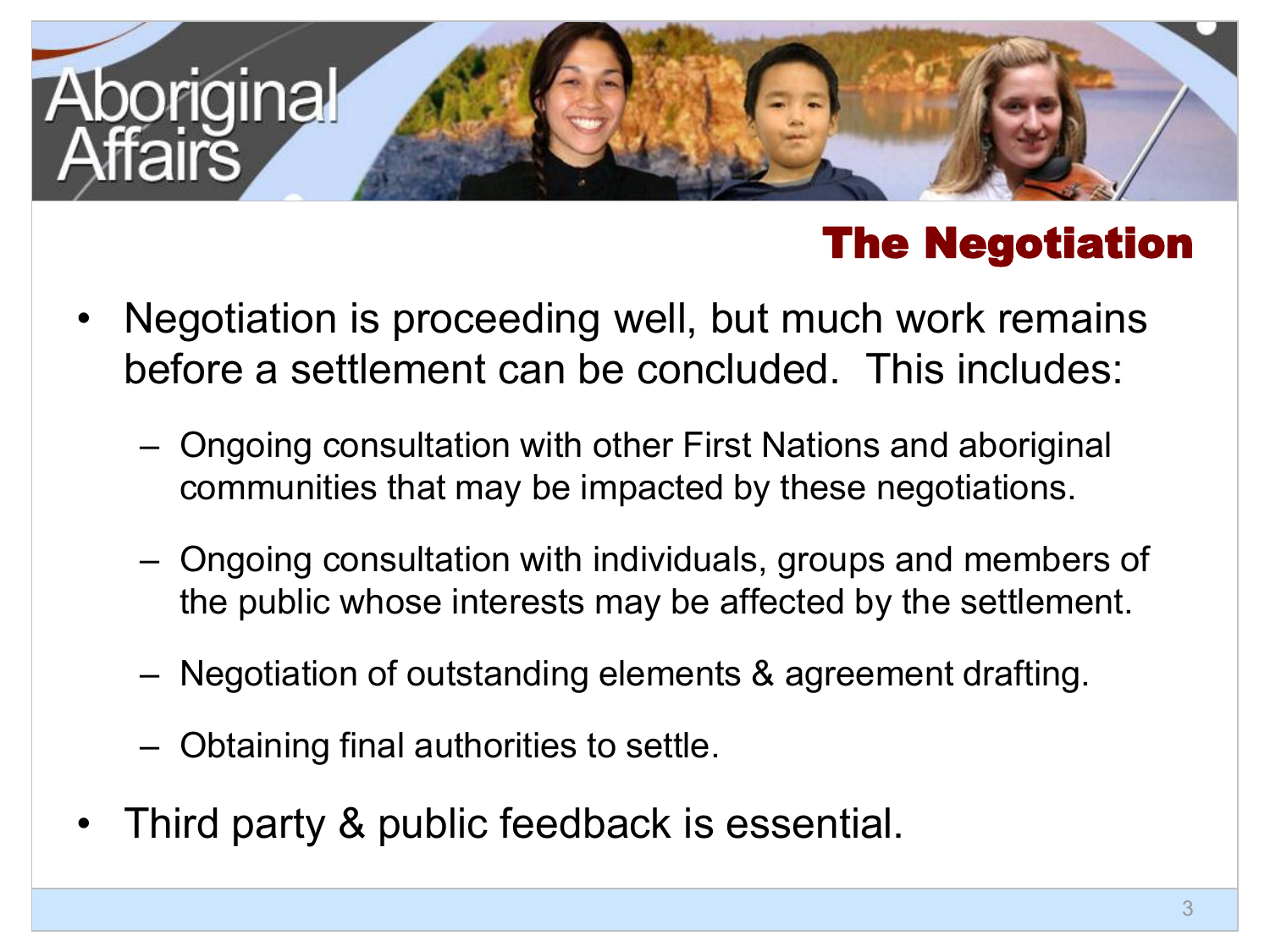![](_page_3_Picture_0.jpeg)

### The Negotiation

- It is anticipated that a settlement will include both financial compensation and a transfer of lands to Wiikwemkoong.
- Proposed land component includes:
	- Ontario Crown land within the boundary claim area; and,
	- as replacement for private lands that cannot be returned to Wiikwemkoong, alternative Crown land on the mainland & Philip Edward Island (Manoomin Minising) & the surrounding islands.
- The lands may be transferred to the Government of Canada to be set apart as reserve upon request of Wiikwemkoong.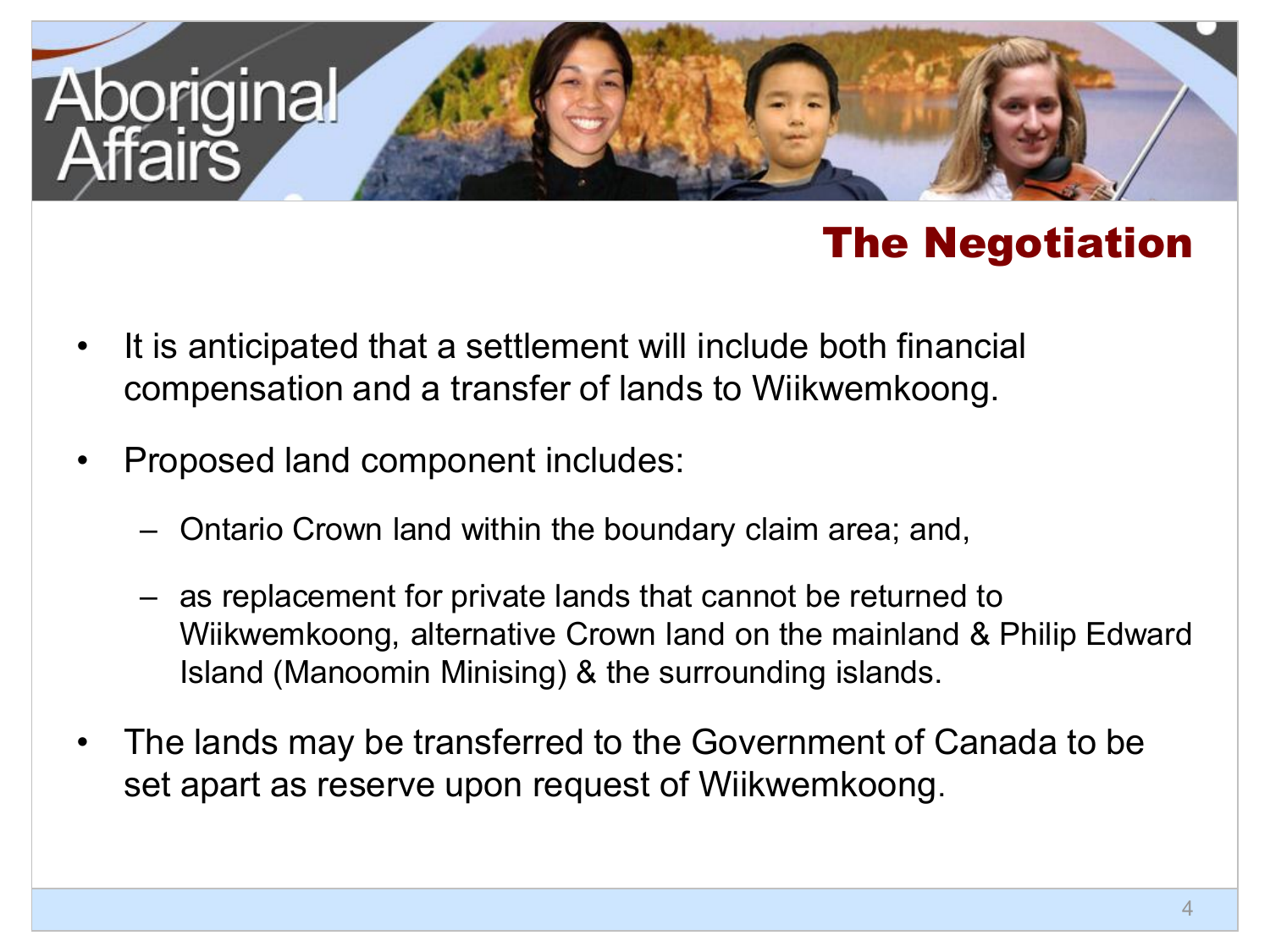![](_page_4_Figure_0.jpeg)

### **WIIKWEMKOONG ISLANDS BOUNDARY CLAIM** & PROPOSED ALTERNATIVE **LAND SELECTIONS**

![](_page_4_Figure_2.jpeg)

Ontario does not expropriate private property to settle lands claims. Access to private property will be protected.

These Proposed Alternative Land Selections in no way demonstrate the extent of the Wiikwemkoong Unceded territory. They have been identified and selected in collaboration with

Some of the information in this document is nonconvertible or has not yet been made accessible and may not be compatible with assistive technologies. If you need any of the information in an alternate format, please contact the Ministry of Aboriginal Affairs at 416-314-6313.

Data Source: Land Information Ontario Warehouse (July 2015)

Produced by: The Office of the Surveyor General July 20, 2015

> Ministry of **Natural Resources and Forestry** © Queen's Printer for Ontario, 2015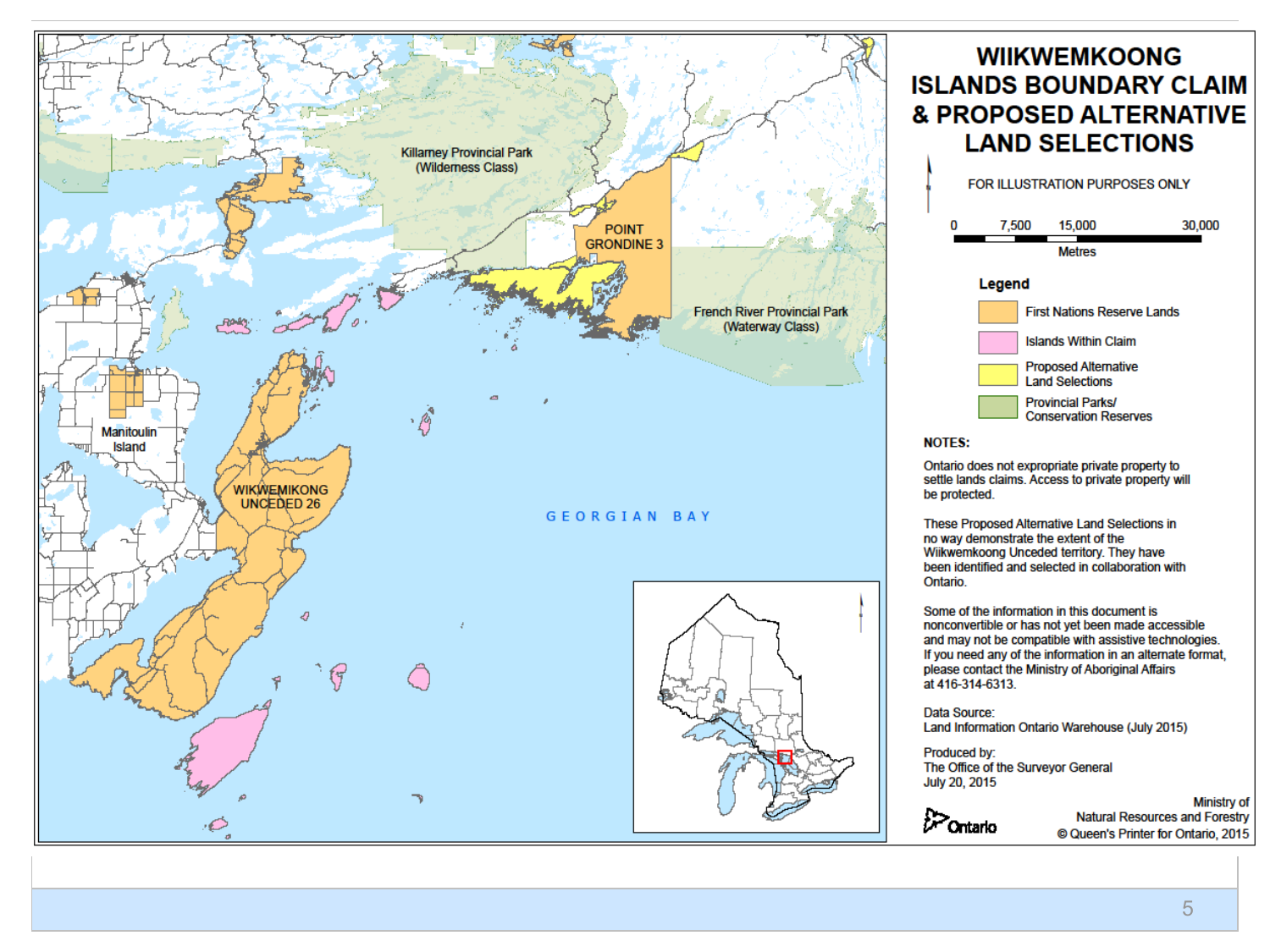![](_page_5_Picture_0.jpeg)

# Concluding a Settlement

Following the public & aboriginal consultations:

- Parties conclude negotiation of major elements of settlement proposal.
- Legal text of proposed settlement agreement is drafted.
- MAA & MNRF seek authority to conclude an agreement.
- Wiikwemkoong members vote in a community ratification.
- Ministries seek final authority to conclude the settlement agreement.
- The settlement agreement is final when signed by both parties.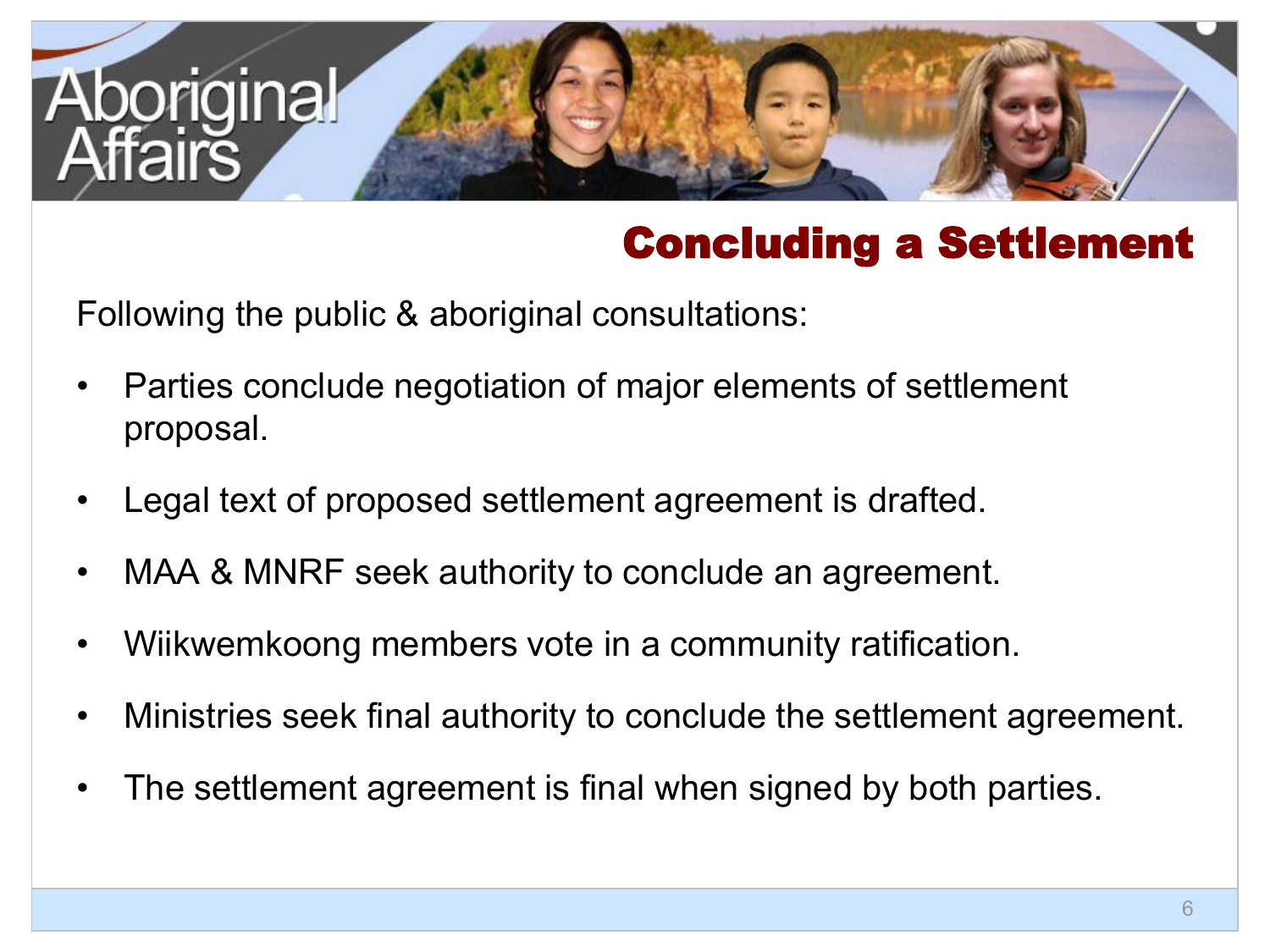![](_page_6_Picture_0.jpeg)

# The Benefits of Settling Claims

- $\bullet$ The timely resolution of this claim outside of the courts is in everyone's best interest.
- Negotiations result in agreements that balance the rights & interests of all concerned.
- $\bullet$ The goal of negotiated settlements is to provide First Nations with fair compensation; to right past wrongs; to honour outstanding legal obligations.
- $\bullet$ Settlements bring economic benefits & certainty to First Nations & neighbouring communities, creating potential economic opportunities & new partnerships in the region.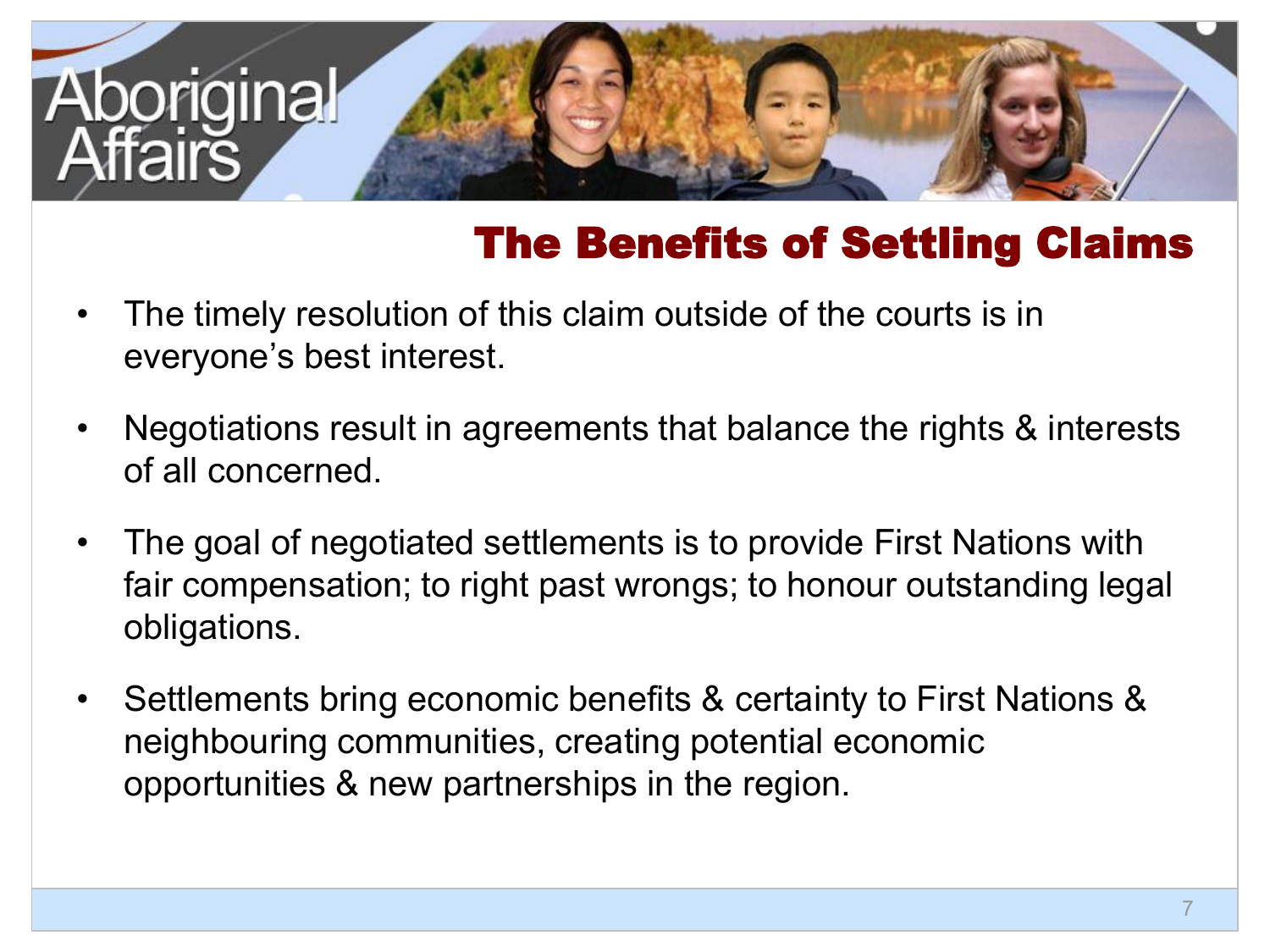![](_page_7_Picture_0.jpeg)

### Questions & Answers

- 1. *Is the federal government involved in the negotiation?*
- This negotiation began as a tripartite or three-party process in late 2007-2008 fiscal year with the signing of a framework agreement by Ontario, the federal government & Wiikwemkoong.
- $\bullet$ The federal government stepped away from the negotiation late in 2013 because of overlapping litigation brought by the United Chiefs and Councils of Mnidoo Mnising.
- Ontario and Wiikwemkoong continue to encourage the federal government to return to the negotiation table.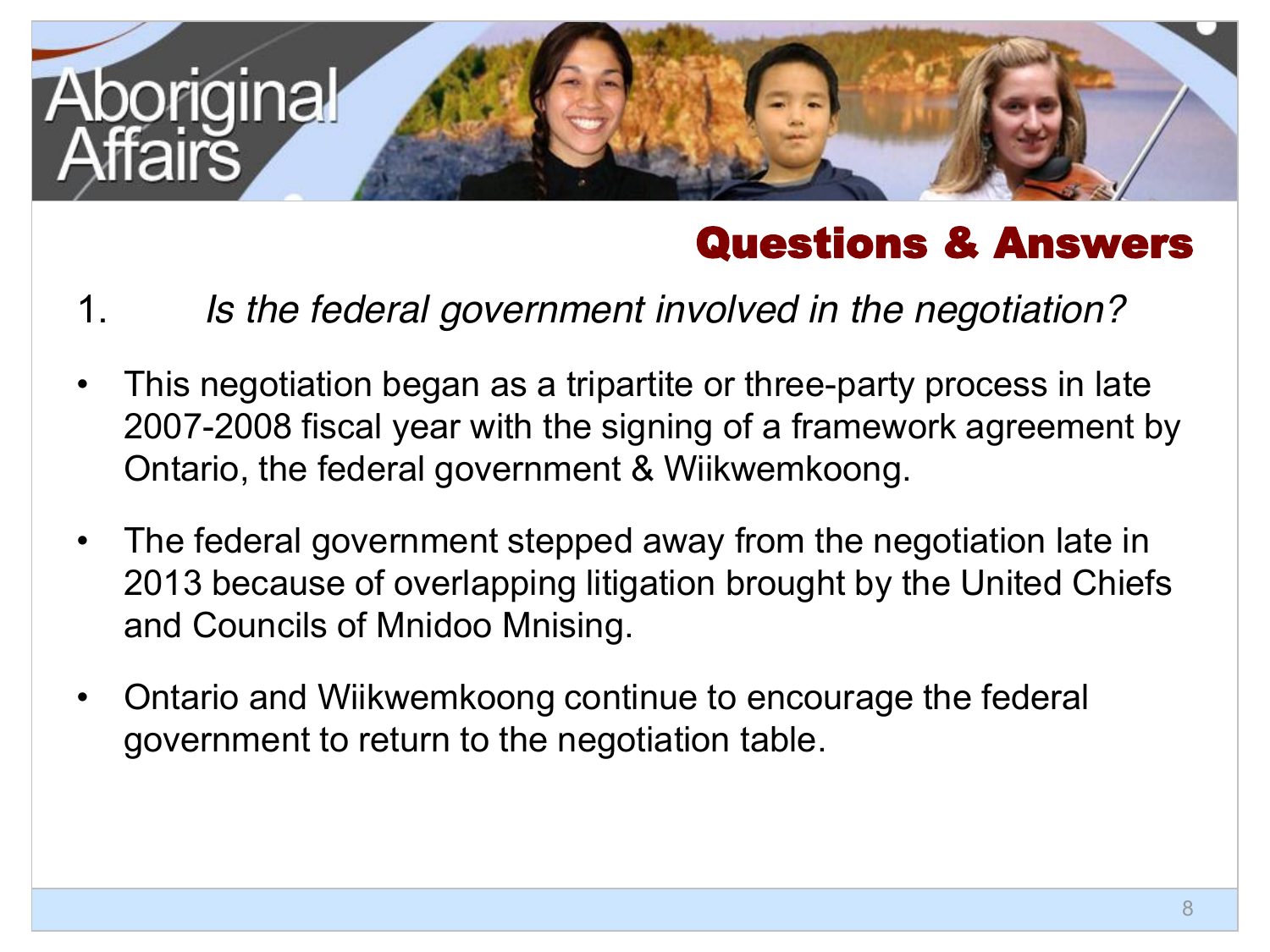![](_page_8_Picture_0.jpeg)

- *2. Which lands are proposed to be transferred to Wiikwemkoong?*
- See map on page 5.
- Selections of Ontario Crown land on the mainland & the Philip Edward Island archipelago were influenced by their proximity to the Wiikwemkoong & Point Grondine Reserves & to infrastructure for community development & the historical presence Wiikwemkoong has maintained in the region.
- $\bullet$ The land transfer may impact existing Crown land uses in the area, including existing licenses or permits. Consultation is undertaken with all potentially affected stakeholders, including municipalities & cottager associations. All concerns are taken into consideration.
- Ontario does not take away private property to settle land claims.
- Acquisition of private property is on a willing-seller/willing-buyer basis.
- Access to private property is protected.
- Detailed maps are available upon request.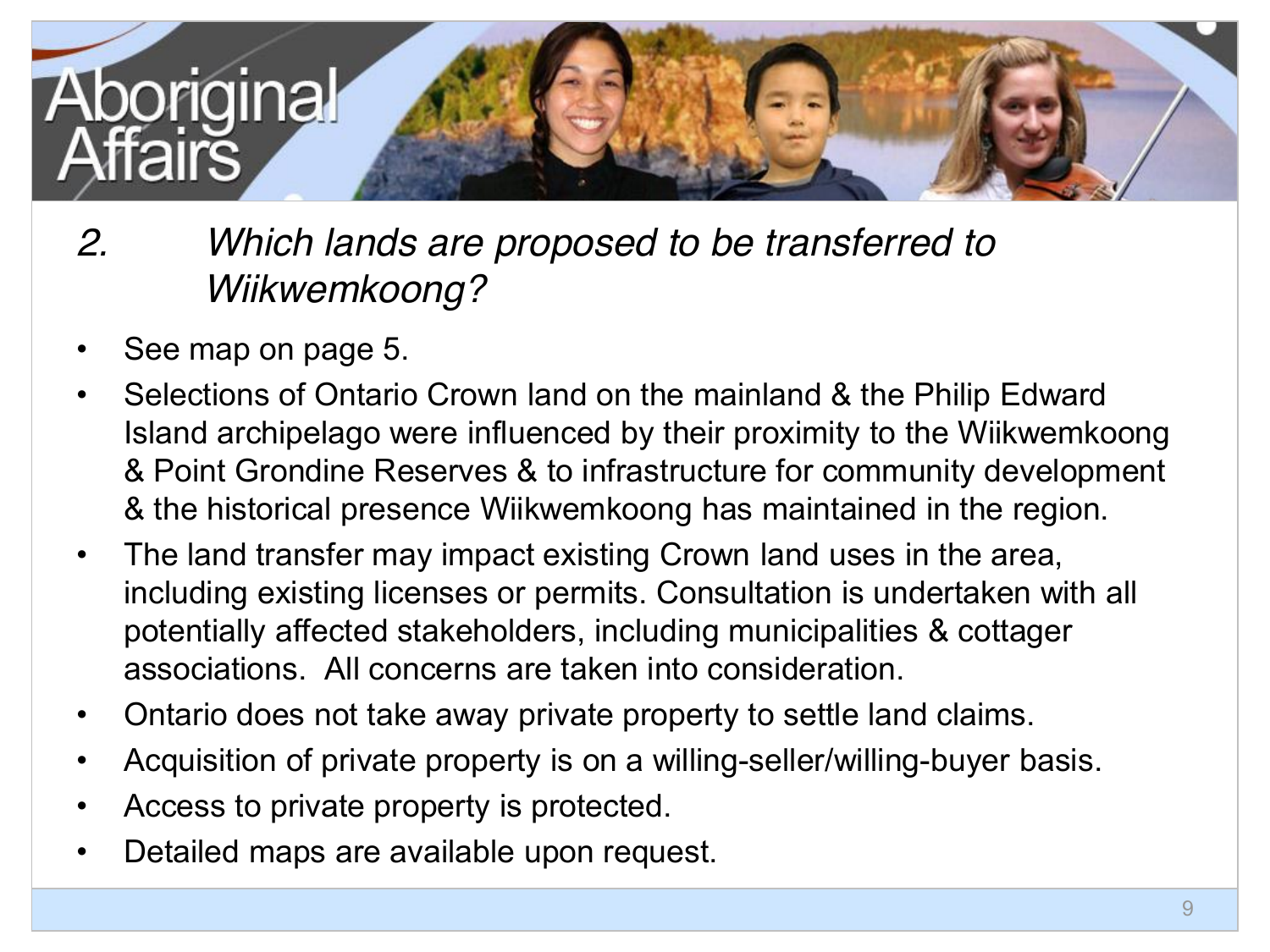![](_page_9_Picture_0.jpeg)

- 3. *Will I be able to continue to access the lands for various activities after the settlement?*
- Hunting, fishing & other recreational uses of the Crown land within the proposed transfer lands may continue until the final selected land area is transferred. Ontario will seek to address concerns expressed by licence holders.
- Once the land is transferred, members of the public will require permission from Wiikwemkoong to access the lands.
- You are encouraged to submit comments now or in writing to identify how you currently use the Crown lands & any concerns you have with access after the settlement is finalized.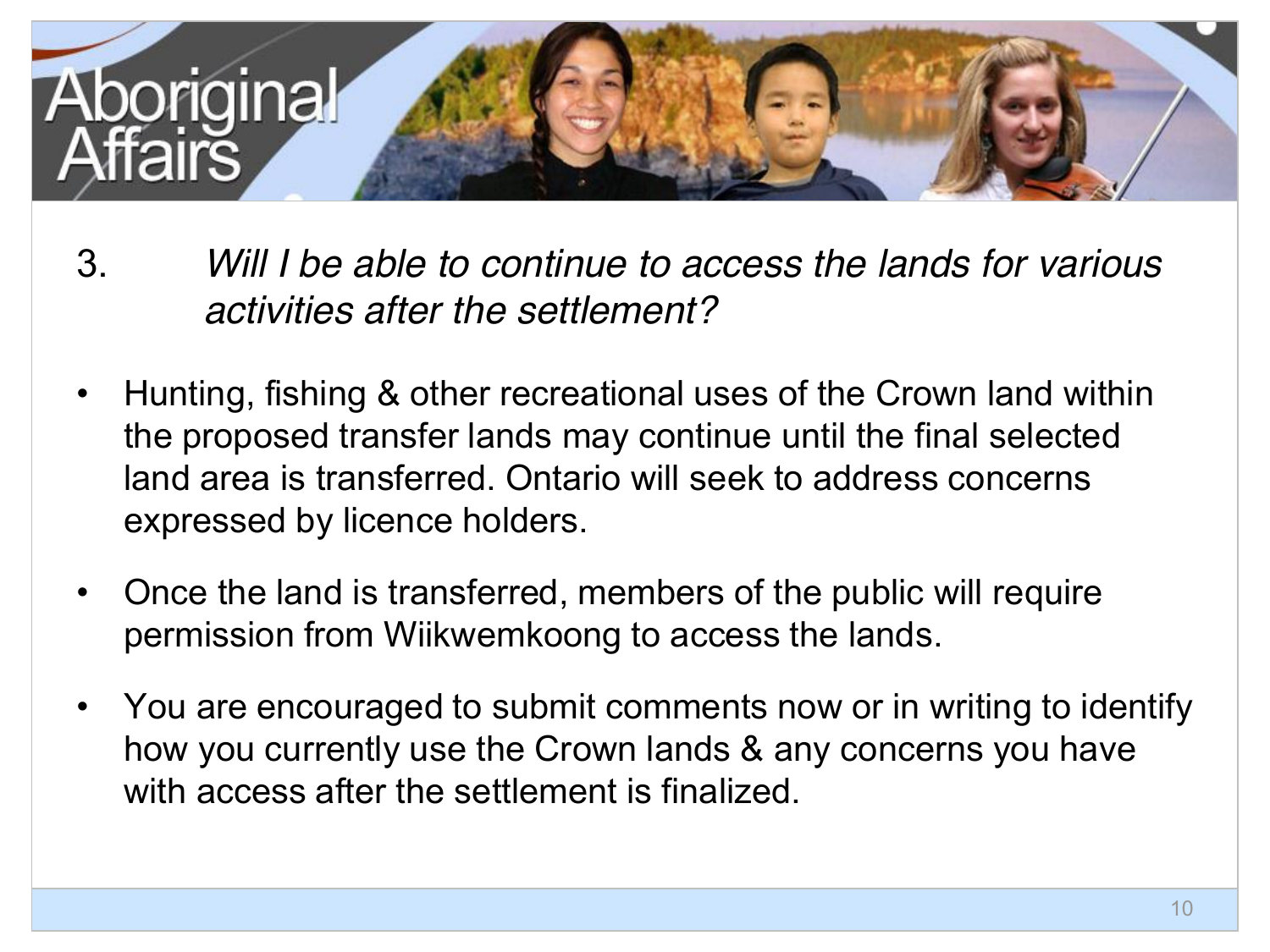![](_page_10_Picture_0.jpeg)

- *4. How will the proposed settlement affect recreational users, hunting licenses, fishing, etc. in the area?*
- $\bullet$ Those who use the land that may form the basis of a settlement of this claim for recreational purposes are important stakeholders who will be consulted & whose interests will be taken into consideration in settling the claim.
- $\bullet$ Potential impacts on existing Crown land users are minimized as much as possible. For example, Crown land leases, easements, mining claims, timber allocations, and other licenses and permits will not be revoked during their term.
- 5. *How will it affect water users and water quality issues?*
- The claim does not relate to the use of the water & all relevant regulations & legislation will continue to apply.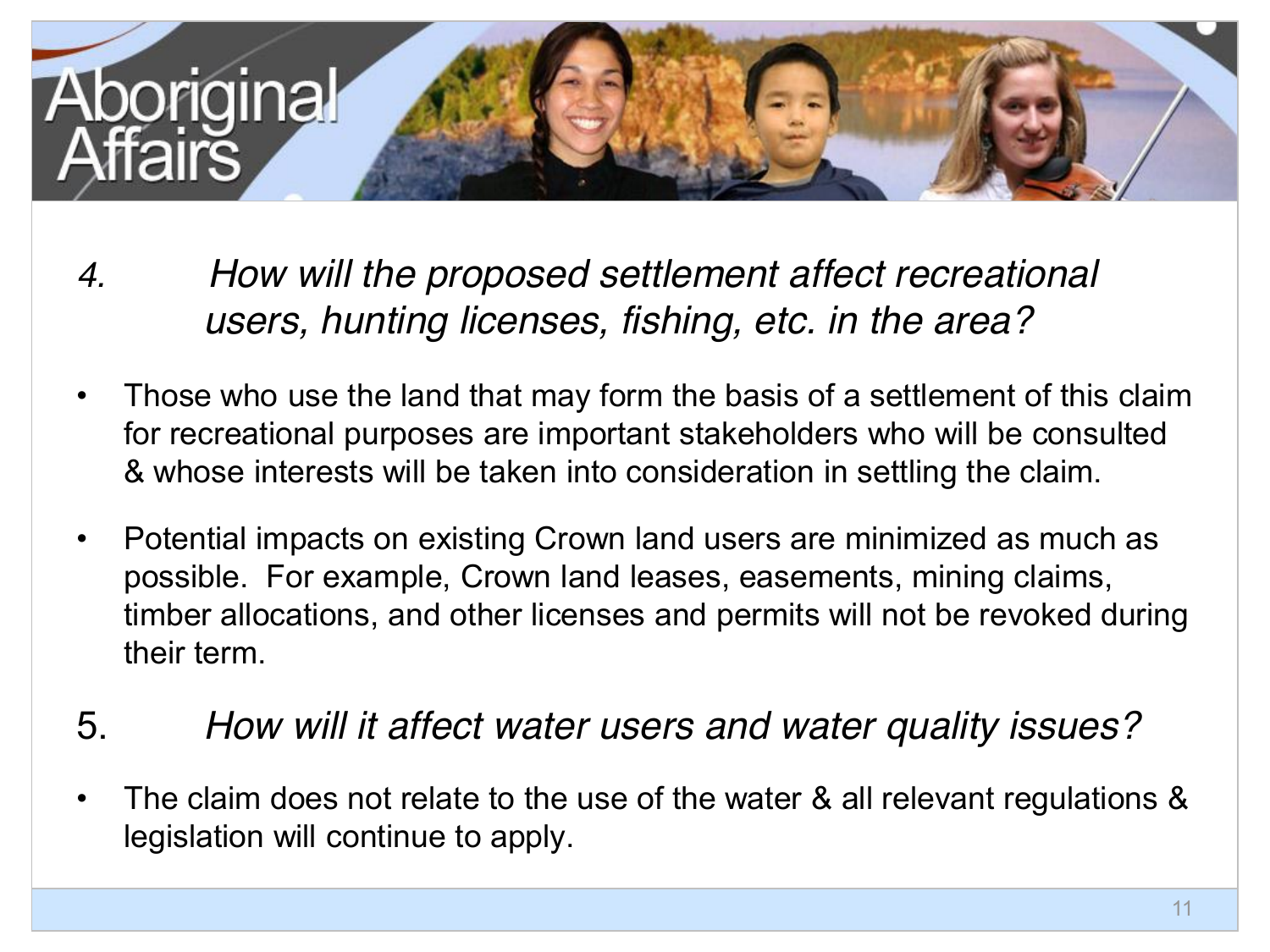![](_page_11_Picture_0.jpeg)

- 6. *Will the public be able to access to the Beaverstone & Mahzenazing Rivers?*
- The land transfer will ensure the right of the public to continue to travel on navigable waterways including the Beaverstone & Mahzenazing Rivers.
- The banks of the rivers will be land held by Wiikwemkoong. Once these lands are transferred, members of the public will require permission from Wiikwemkoong to use them.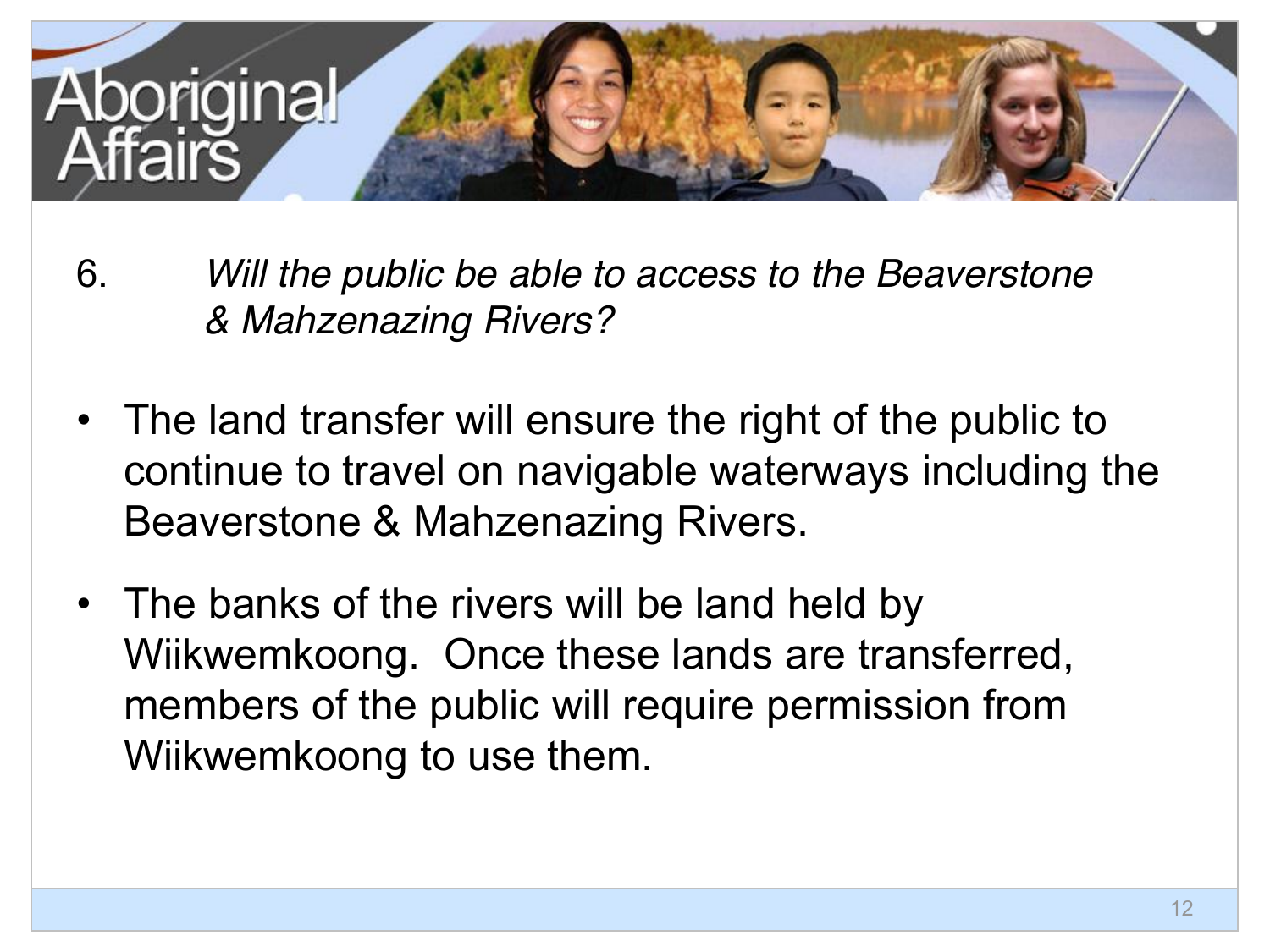![](_page_12_Picture_0.jpeg)

- *7. What does Wiikwemkoong plan to do with the lands that have been selected?*
- $\bullet$ Ontario is transferring land to Wiikwemkoong to fulfil an outstanding legal obligation. Upon transfer land use is at its discretion. Future development would need to be in accordance with applicable legislation, regulations, bylaws & policies.
- You may wish to take this opportunity to meet & talk with Wiikwemkoong directly.
- 8. *How will land values be affected?*
- There is no evidence that land values are affected directly by land claim settlement agreements.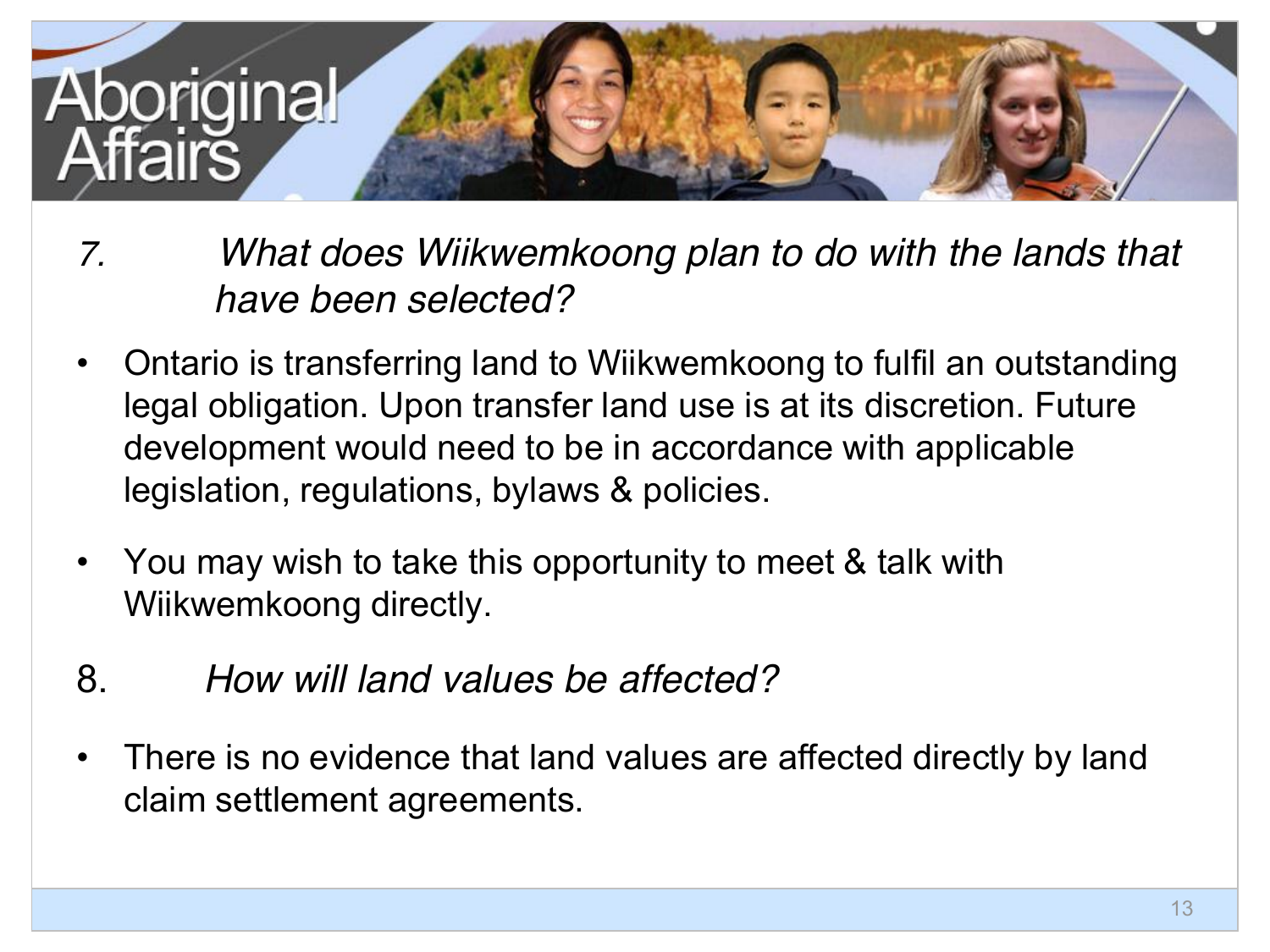![](_page_13_Picture_0.jpeg)

- 9. *What area is included in the Wiikwemkoong civil action filed with the court in 1997 & amended in 1998?*
- $\bullet$ The Litigation - set aside by the First Nation during the negotiation includes 23,000 islands from near Sault Ste. Marie in the west to the O'Donnell Point Provincial Nature Reserve in the south.
- A 1998 court-ordered Notification Protocol requires Ontario to provide notification to Wiikwemkoong of intended dispositions of the provincial Crown's interests, and its issuing of licenses & permits within this area.
- The proposed settlement agreement would deal with the central portion of the litigation area.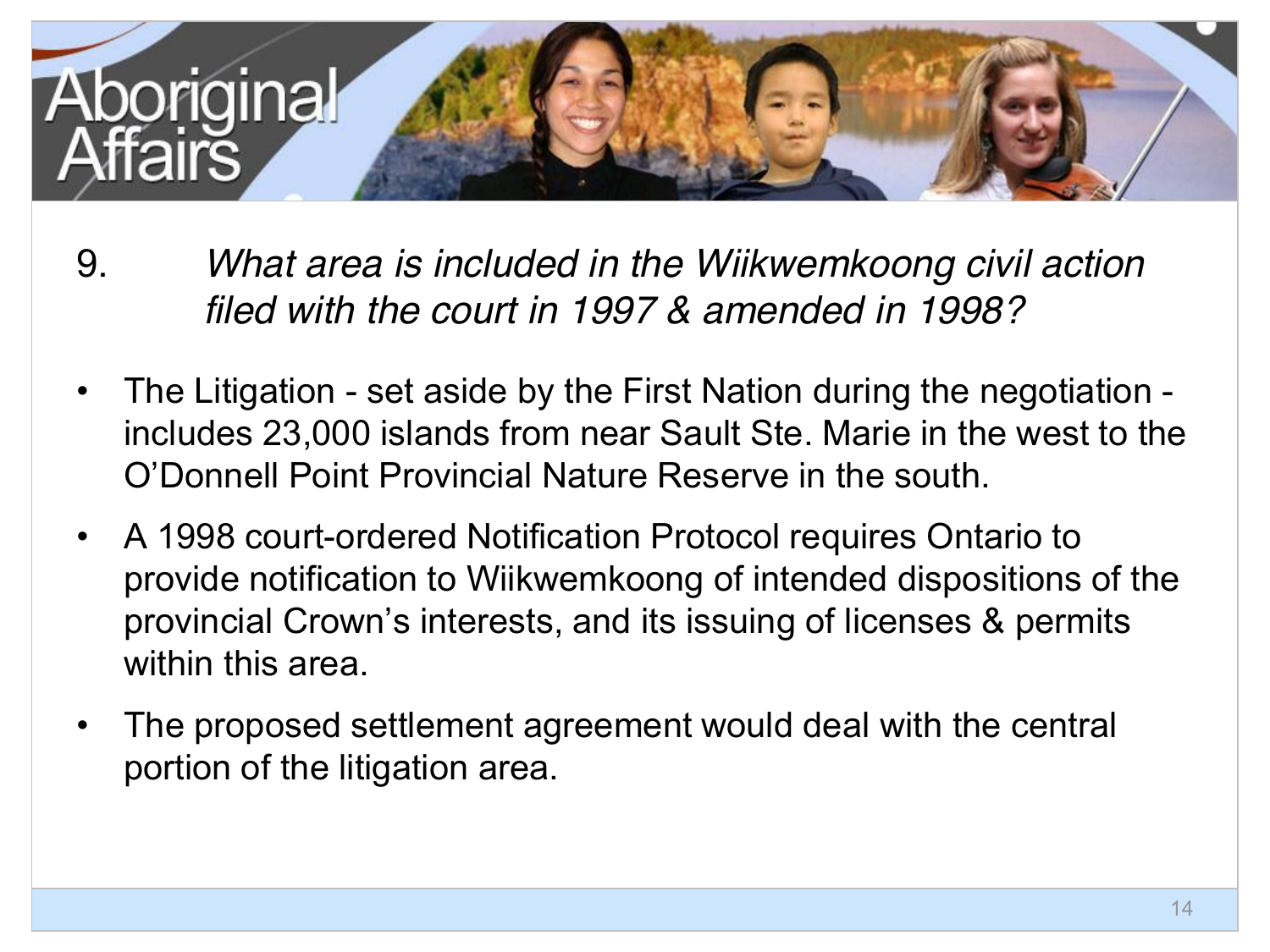![](_page_14_Picture_0.jpeg)

- 10. *Will hunting & fishing laws & regulations continue to apply in the region?*
- $\bullet$ Hunting & fishing regulations would continue to apply to your association members upon implementation of the proposed settlement.
- Permission to hunt on First Nation-held private lands would have to be sought.
- $\bullet$ Wiikwemkoong people have aboriginal & treaty rights to hunt, fish & gather for their own purposes. On private lands they must seek permission.
- Laws of general application that relate to safety apply to aboriginal people.